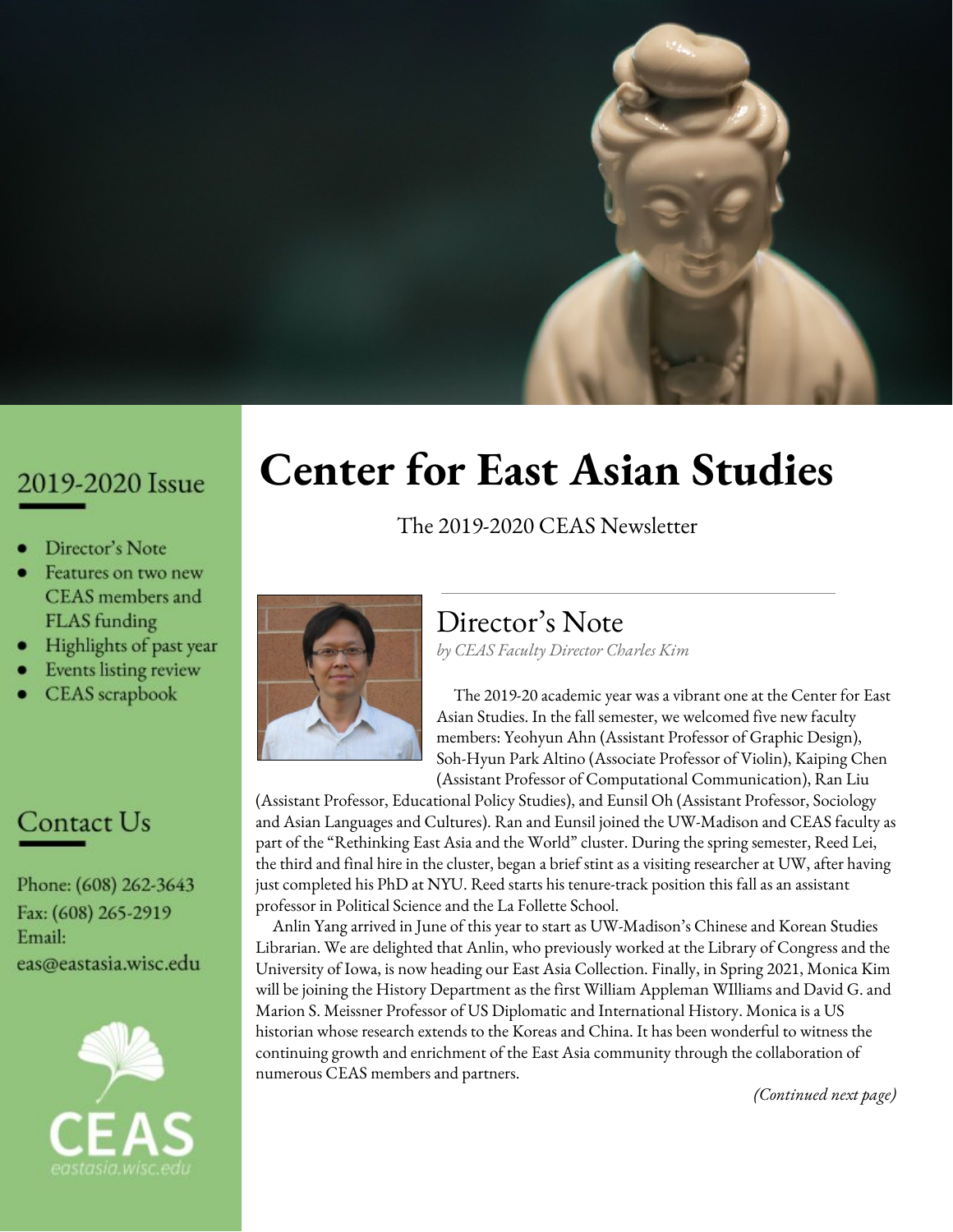*("Director's Note" -- Continued from previous page)* Before the suspension of activities in March, CEAS hosted and co-sponsored a diverse series of informative events that were pertinent to key issues in the East Asia region. Many of these events were part of the Center's regular Tuesday lecture series, while others were part of the growing East Asia Now series, which takes place in Madison and in other parts of the state. 2019-20 also saw the transfer of the TransAsia and the World Podcast to CEAS, where it has become an exciting new facet of East Asia Now. In the summer, CEAS hosted the first East Asia in the Upper Midwest teacher workshop. The topic of the inaugural workshop, the Korean War, was selected because 2020 marks the 70th anniversary of that major regional and international event. Teacher workshops with foci on other East Asian countries will be developed for upcoming summers.

2019-20 was the second year of our current National Resource Center and Foreign Language and Area Studies grants. CEAS used NRC funds to support many of the year's events and programs. In addition, CEAS awarded 14 FLAS scholarships to graduate and undergraduate students for summer and full-year study. We are grateful to the US Department of Education for its generous support of East Asia studies at UW.

Associate Director David Fields and Assistant Director Laurie Dennis have been instrumental in responding to the challenges of the current crisis. A number of CEAS events from Spring 2020 have been (or will be) rescheduled for 2020-21. In addition, CEAS has been developing new, forward-looking ways to continue its mission under the changing circumstances. In closing, I would like to wish you safety and good health as we begin the new academic year.

# **Political scientist and East Asian librarian join UW-Madison in the midst of COVID-19**

As campus was closing down this spring in response to the COVID-19 pandemic, two new scholars were arriving to join the East Asian community at UW-Madison: political scientist **Zhenhuan (Reed) Lei** moved to Madison in March, and East Asian librarian **Anlin Yang** followed in May.

**Reed** is the third of three hires supported

through the UW-Madison Cluster Hiring Initiative under the theme: Rethinking East Asia and the World: Politics, Education, and Society. He came to the U.S. for graduate studies at USC (M.A. in Economics and M.P.A., 2016) and New York University (Ph.D. in Political Science, 2020). His research focuses on critical political



and policy issues, such as infrastructure investment, environmental protection, bureaucratic incentive schemes, and resource allocation with a regional focus on China. He is working on a book manuscript that studies how different models of government accountability and political career incentives affect the decision to invest in transportation infrastructure in China and in the United States.

**Anlin** came to the U.S. for graduate studies at the University of Arizona, where she earned her master of arts degree in Library and Information Science in 2014. She has worked at the Library of Congress, and spent three years as the East Asian Cataloging Librarian at the University of Iowa before arriving in Madison.

### Two from Chengdu

Coincidentally, both Reed and Anlin were born in Chengdu, Sichuan Province, China. Though Madison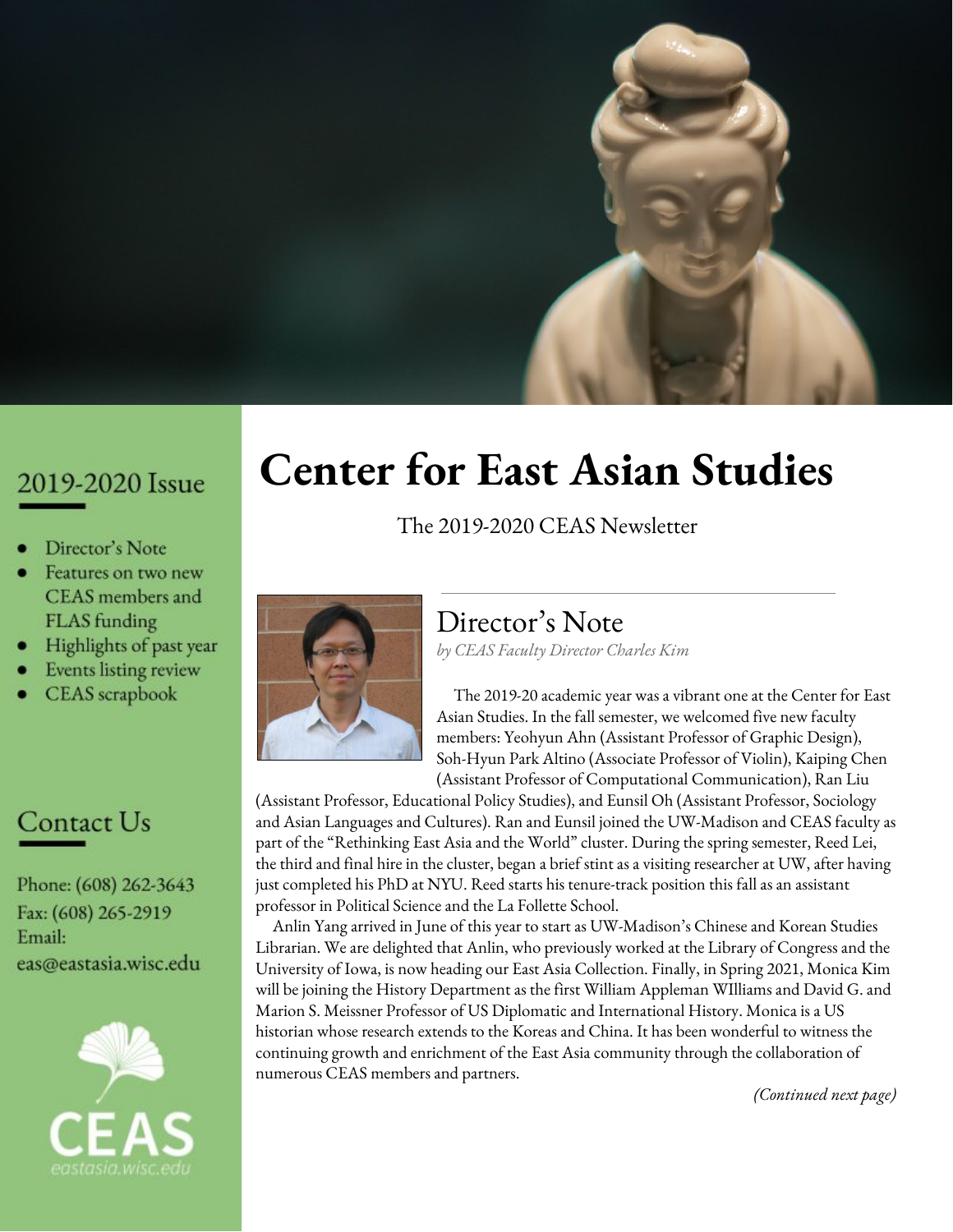(population 258,000) is a bit smaller than Chengdu (population 10 million), both are provincial/state capitals. Reed and Anlin said the two cities also share a good reputation for affordability, high quality of life, strong growth trends, and a colorful ambiance.

## COVID complications

**Anlin** said she felt like a true Wisconsin resident when she received her license plate in the mail, after arriving in Madison from Iowa City.

"I have visited my office only once," she said. "It was the last day of July. I volunteered to work on-site for shelving. I got my office key from my colleagues and



drank a bottle of water at my office after a whole day of physical work. When I sat on the office desk on that Friday afternoon, I was planning how to decorate my office to make it welcoming for our patrons. Love that moment!"

COVID-19 brought new challenges to her and her colleagues, especially with increased requests for Interlibrary Loan (ILL) at a moment when shipping was not available.

"I needed to find the table of contents online. The users picked the specific range of pages for us to request the scanning. After that, the ILL in quarantine was successful. The whole process might take a few hours or days compared with a few minutes in regular times. The good part is we've done very well so far."

**Reed** left New York City for Madison in the midst of a pandemic.

"COVID-19 fundamentally changes how we work on our research," he said. "To me, it means that I will have to put off some field visits or have to find a way to interview people virtually (which sometimes may not be feasible since political questions are sensitive in nature and may need to be in-person meetings). However, COVID-19 does allow me to put more time on research that uses only observational data and draws on information sufficiently available on the Internet and in books. Moreover, to my surprise, I actually spent more time talking to colleagues about research. Before COVID-19, none of us seriously

tried virtual meeting apps or software. With Zoom, I have managed to catch up with friends from many places. So, in general, I would not say that I have become less productive. COVID-19 only means that I have worked differently."

Both Anlin and Reed commented on Lake Mendota, where they hope to spend more time once the campus opens up again, and on the friendliness of Madisonians.

"I never saw people say 'hi' and 'goodbye' to bus drivers in New York," remarked Reed.

"Our library staff is warm and considerate," said Anlin, "One of my colleagues in our International Area Studies (IAS) group asked her son to send the ergonomic chair I requested to my home. They did help me a lot. I deeply appreciate them."

### Ambitious plans for the new year

**Anlin** has three goals in the upcoming fall semester. "Firstly, I am willing to provide library support for our Center for East Asian Studies (CEAS) instructors," she said. "I am learning with my colleagues together to offer library service for our instructors and students in a virtual environment. The other goal for me is developing our Chinese and Korean resources. I have added some free access due to COVID-19 on the [Chinese](https://researchguides.library.wisc.edu/china) and [Korean](https://researchguides.library.wisc.edu/korea) LibGuides. I am planning to get more free trials for our CEAS staff and students. I will let you know when the trails are ready to use. Last but not the least, I will try to become familiar with our CEAS community. I would like to meet and know everyone in CEAS."

**Reed** will teach two undergraduate-level classes this fall, "Introduction to Chinese Politics" and "Analytic Tools for Public Policy." In the spring, he will offer "Dealing with China," also at the undergraduate level, and a graduate seminar, "Authoritarian Politics."

"All of these are new courses since the upcoming academic year will be my first to teach independently," Reed noted.

He will also be working on the following five research programs:

> The common wisdom is that democratic countries are more likely to adopt environmentally-friendly policies that promote cleaner energy, improve air quality, and reduce pollution. As an authoritarian country, why (and how) does China do a relatively good job of developing its renewable energy,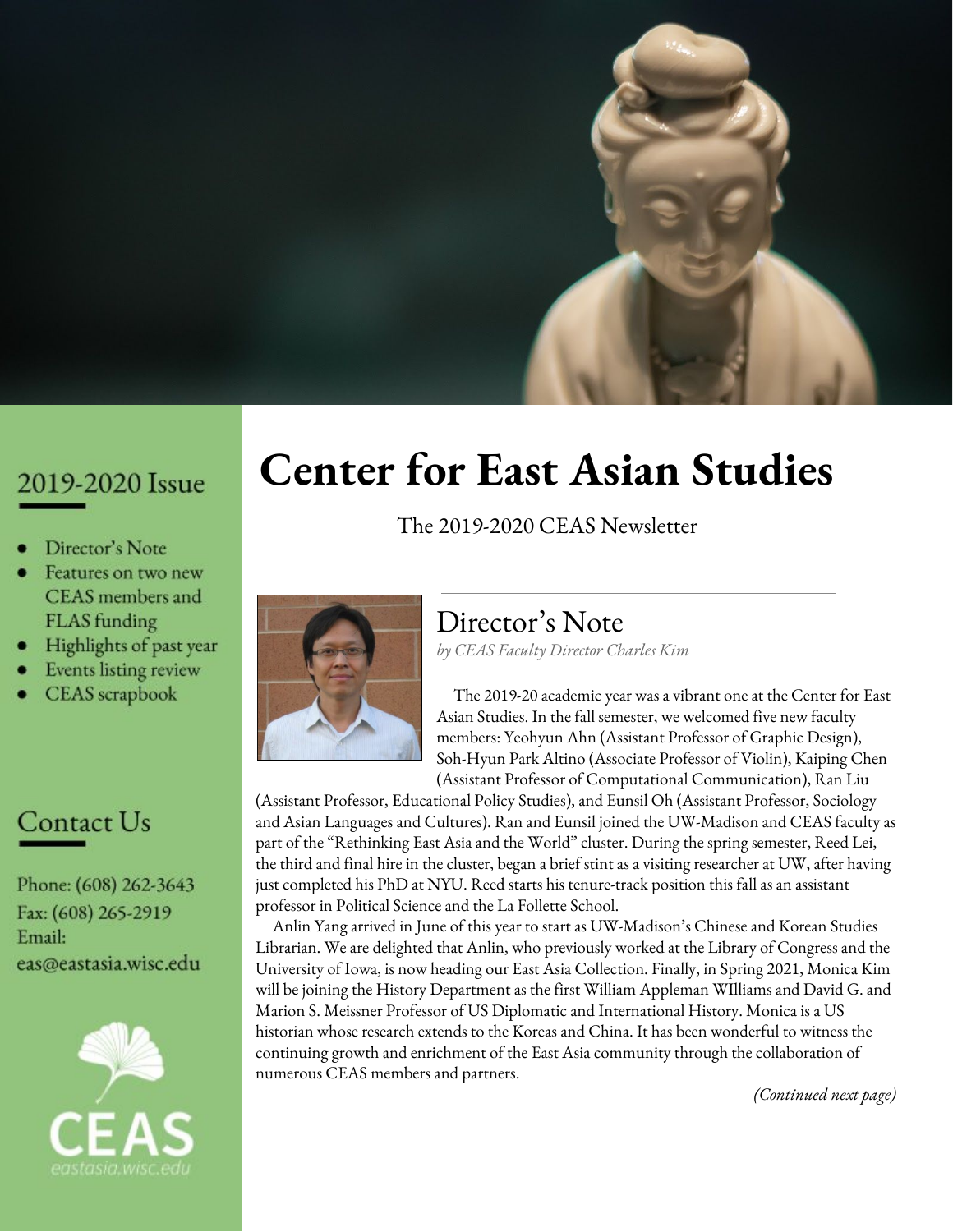improving air quality (since 2013), and reducing industrial waste?

While many people assume China can get things done easily because of its top-down hierarchical structure, we know relatively little about the disputes within the Chinese government. It would be naive to assume that different ministries in China do not have disagreements with each other. With several coauthors, we intend to measure Chinese ministries' stance on different policy issues and analyze how the Chinese Communist Party succeeds in (or fails at) coordinating the different interests diffused in its gigantic governmental structure.

The Chinese government has strong incentives to make laws. This seems counter-intuitive: Why would a ministry go through the lengthy process of making laws in the People's Congress (at either the national or provincial level) to limit its own power? How does the rule of law (or as some law professors would prefer, rule by law) benefit the government in China?

A recent reform in China centralized the power to finance and appoint judges in local courts from

local governments (prefecture or county) into the hands of provincial governments. My coauthors and I plan to study the effectiveness of this centralization reform on local governments' ability to protect their local firms' interests by intervening in the judicial trials in local courts.

Diplomats matter in foreign relations. However, we see great variation in what type of people serve as ambassadors. My coauthors and I will employ text data analysis and machine learning methods to identify the different diplomatic styles of Chinese ambassadors and test if these different diplomatic styles have a substantive effect on the bilateral relationship with China. In a companion research paper, my coauthor and I will perform similar analysis on American ambassadors.

In addition to his research and teaching, Reed said he looks forward to meeting new students, including those majoring/minoring in East Asian Studies.

"I want to know how I can be of help to those students who are interested in China, especially during this difficult time when the White House is not very friendly to China."

*Join us in welcoming Reed and Anlin to Madison!*

## 10 FLAS grants awarded for academic year 2020-21

Ten Badgers will be studying East Asian languages this academic year with funding from the Foreign Language and Area Studies (FLAS) Fellowships program, administered by the U.S. Department of Education.

FLAS grants assist students in acquiring foreign language and area studies competencies. The Center for East Asian Studies (CEAS) awards grants each spring for the study of Chinese, Japanese, Korean and Tibetan, with separate competitions for summer language intensive and academic year studies.

The competition for Summer 2021 and Academic Year 2021-22 will take place in the winter, with an anticipated application deadline in mid February.

FLAS recipients are listed on the CEAS website at: https://eastasia.wisc.edu/flas-recipients/

CEAS has so far made the following FLAS awards for the current five-year grant cycle:

**Academic Year 2018-19**: Six awards, for the study of Chinese (3), Japanese (2) and Korean (1).

**Summer 2019**: Six awards in Chinese (3), Japanese (2) and Korean (1).

**Academic Year 2019-20**: Eight awards in Chinese (4), Japanese (2) and Tibetan (2).

**Summer 2020**: Seven awards in Chinese (2), Japanese (2) and Korean (3).

**Academic Year 2020-21:** 10 awards in Chinese (6), Japanese (2), Korean (1), and Tibetan (1).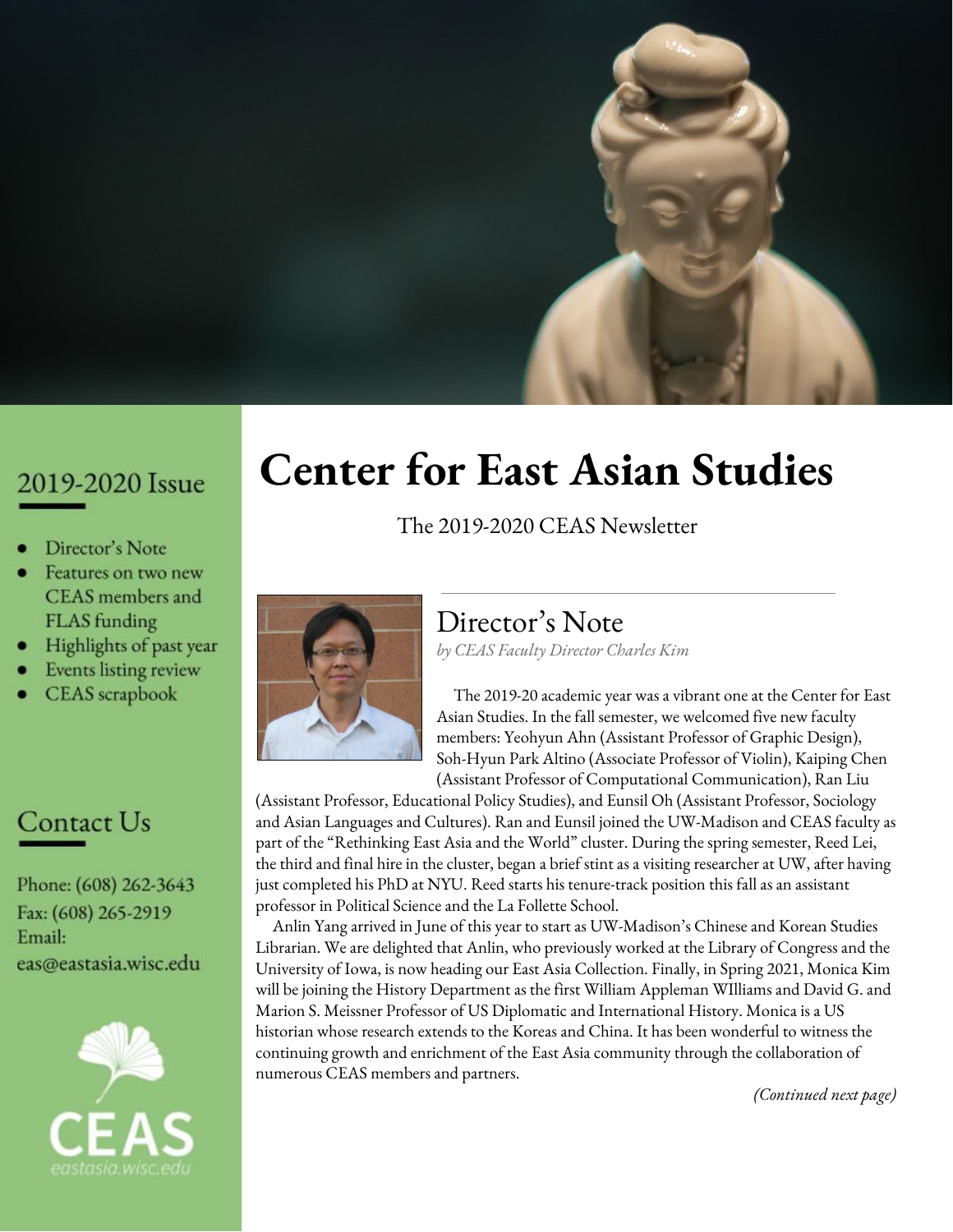# 2019-2020 Highlights

#### **Higher Education Workshop Collaboration with Peking University Enters Fifth Year**

**June 2019:** The higher education workshop is an annual series that alternates between Beijing and Madison, and is devoted to studying pressing issues in post-secondary education for China and the U.S. Participating in the 2019 event, which received support from the Andrew W. Mellon Foundation, were faculty members from multiple universities across China, along with educational leaders from the U.S. and Europe. The theme of the May conference was "Rethinking Regional-International Inquiry in the 21st Century," and included panels on the legacy of area studies, their political dimensions, and organizational structures. Peking University's Institute of Area Studies and UW-Madison's CEAS were co-sponsors.

#### **CEAS Associate Director published in** *s U*

**June 2019:** David Fields, Associate Director of CEAS, published an op-ed titled "How Korea was divided and why the aftershocks still haunt us today" in the "Made by History" section of the *Washington Post*. Read the op-ed [here.](https://www.washingtonpost.com/outlook/2019/05/31/how-korea-was-divided-why-aftershocks-still-haunt-us-today/)

#### **Panel Discussion Highlights Tariffs, Trade Tensions, and Wisconsin Ag**

**July 2019:** The first event of the 2019-2020 East Asia Now series took place on June 18 in Wausau, WI, titled "U.S.-China Trade Tensions: What's at Stake for Central Wisconsin's Agriculture?" The panel discussed a variety of topics, including how trade tensions and tariffs affect relationships, profits, and the future of Wisconsin agriculture. Watch the event [recording](https://www.youtube.com/watch?v=-vkDNMfcJKA).

#### **CEAS Associate Director on Wisconsin Public Radio's Central Time**

**July 2019:** David Fields related the story of Syngman Rhee, South Korea's first president, and how his decades-long campaign for a free Korea helped pave the way for creating the two Koreas. Listen to the [podcast.](https://www.wpr.org/syngman-rhee-and-division-korea)

#### **Chancellor Blank on the UW's Relationship with China**

**August 2019:** In late May, Chancellor Rebecca Blank traveled to China to meet alumni, welcome incoming Chinese students and their families to UW, attend conferences organized by UW faculty at Chinese universities, meet with higher education leaders, and conduct industry-partnership conversations. This trip, along with UW's 100+ year-long history with China, is explored in a **[blog](https://chancellor.wisc.edu/blog/uws-relationship-with-china/) post**.

#### **East Asian Art History Projects Wins Prize**

**September 2019:** Keqinhua Zhu, a recent UW-Madison graduate (B.S '19, Art History and Conservation Biology), was awarded the \$500 Iwanter Honorable Mention Prize from the Center for the Humanities for her senior honors thesis, "From Global to Local: A Case Study of the Macartney Tapestry in the Reign of Emperor Qianlong, 1735–1796."

#### **Panel Discussion Highlights Trade issues in Ag**

**October 2019:** On October 17, CEAS held its second East Asia Now event in Platteville, WI, titled "Struggles in Wisconsin Farm Country: The Trade War, Weather, and Workforce Issues." Watch the event [recording.](https://www.youtube.com/watch?v=qCf2Mh2-nko&feature=emb_logo)

#### **UW Summer Launch in Japan: Supernatural and Surreal**

**December 2019:** UW-Madison Study Abroad's "Summer Launch!" announced a new engaging experience in Japan designed especially for incoming UW-Madison first-year students and led by Japanese Literature Professor Charo D'Etcheverry. The Covid-19 pandemic forced the postponement of this program until summer 2021.

**CEAS Faculty Member on Wisconsin Public Radio February 2020:** Ian Coxhead, Professor of Agricultural and Applied Economics, discussed the economic impact of the coronavirus on Wisconsin Public Radio. Listen to the [podcast](https://bit.ly/38xVUXO).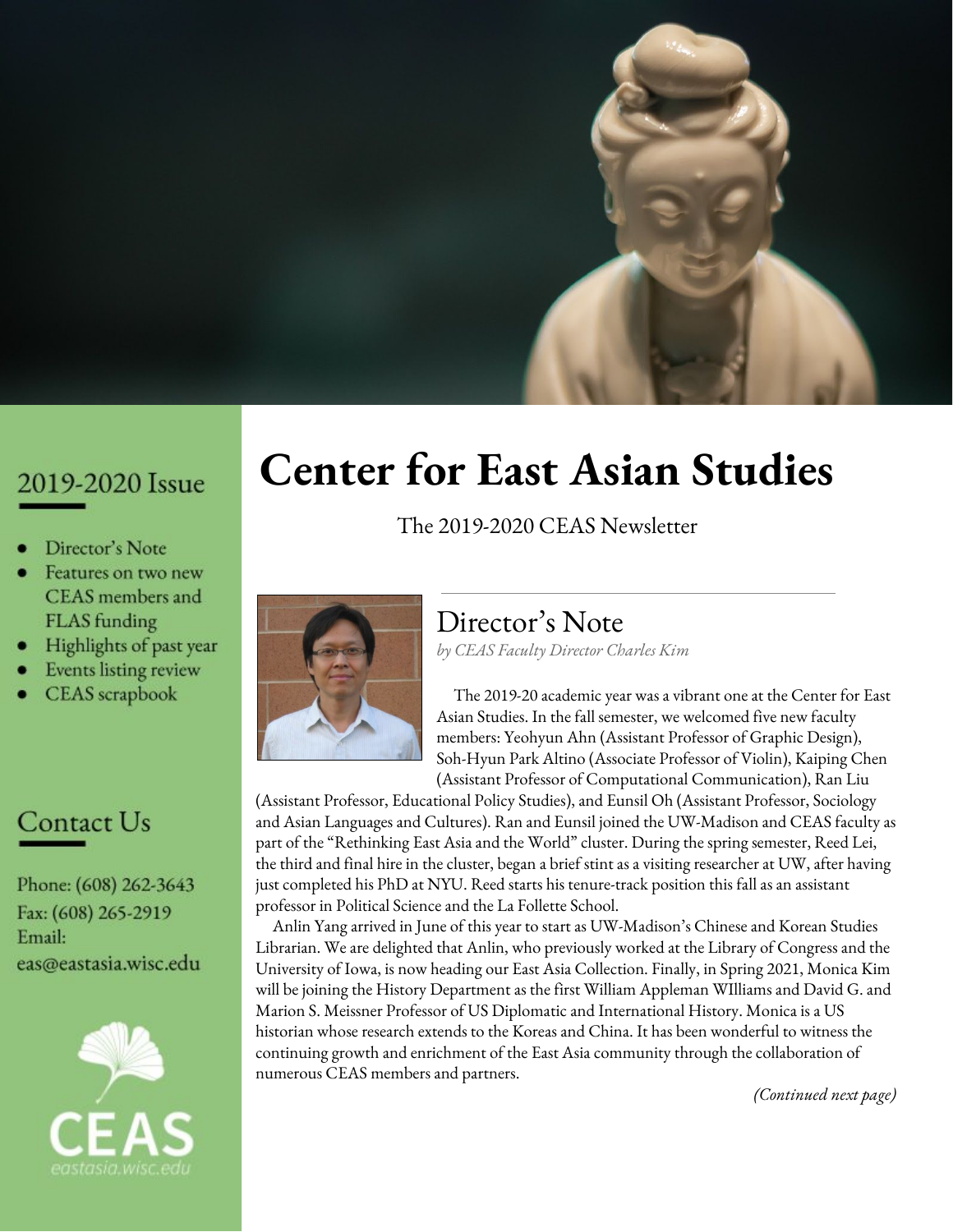#### **WISC-TV on Coronavirus Crisis Panel Discussion**

**March 2020:** Read about the cutting-edge work UW-Madison researchers are doing to find a cure and vaccine for COVID-19 [here](https://www.channel3000.com/the-work-were-doing-is-cutting-edge-what-the-fight-against-coronavirus-looks-like-in-madison/).

#### **CEAS 2020 Undergraduate Paper Winners**

**May 2020:** The Center for East Asian Studies was one of eight area studies centers participating in the second annual Area and International Studies Undergraduate Paper Award. The 2020 winners for the CEAS competition are: Lena Simon, Samuel Brown, Beth Allen, Lydia Chen, Anitha Quintin, and Vivienne Woolridge.

#### **First Virtual East Asia Now Event**

**June 2020:** An online East Asia Now event was held on June 11, titled "COVID-19, Trade Tensions, Turbulent Markets - Trouble for Wisconsin Ag." This lunchtime panel discussed how the trade war with China and COVID-19 are affecting Wisconsin agriculture. Watch the event [recording](https://www.youtube.com/watch?v=1ZvA6NIwtl8&feature=emb_logo).

#### **New Federal Proposals Would Lead to Sharp Declines in Chinese Students Coming to Wisconsin**

**June 2020:** CEAS faculty Judd Kinzley discussed the impact of the new federal proposals on Chinese students in an article for *The Cap Times.* Read the [article](https://madison.com/ct/opinion/column/judd-kinzley-new-federal-proposals-would-lead-to-sharp-declines-in-chinese-students-coming-to/article_7cf652da-633f-5743-82f3-ed1092aba01e.html?utm_medium=social&utm_source=facebook&utm_campaign=user-share&fbclid=IwAR3v4JJS4I6YdtVEdMWNIEP2VMC7B6PN-P81QDkWnq3sSFpXJswcBLpmxto).

#### **Haiku Hour on Wisconsin Public Radio**

**June 2020:** CEAS faculty Adam Kern was on WPR on June 28 to discuss the shortest poetic form in the world, haiku. Listen to the **[podcast](https://www.wpr.org/shows/haiku-hour-0)**.

#### **East Asia in the Upper Midwest: The Korean War**

**June-July 2020:** This new CEAS teaching initiative, held in a virtual format due to Covid-19, provided k-12 educators with materials, resources and support to integrate lessons about the Korean War into their classrooms.

#### **Relaunch of Podcast**

**July 2020:** The Center for East Asian Studies relaunched the TransAsia and the World Podcast under the name East Asia Now. It is available on SoundCloud, iTunes, and Google Podcasts. Listen to the available [episodes](https://eastasia.wisc.edu/podcast/).

# Review of 2019-2020 Events

CEAS hosted or co-hosted 37 events during the 2019-2020 academic year, which were attended by approximately 1,600 people. Unfortunately the Covid-19 pandemic forced the cancellation or postponement of all CEAS in-person events after March 2020. Below are some of the highlights from our 2019-2020 schedule.

#### **June 18**

**East Asia Now** series: "China Trade Tensions: Impact on Central Wisconsin Ag." Panelists included **Bradley Pfaff**, Wisconsin Department of Agriculture, Trade and Consumer Protection, **Dr. Ian Coxhead**, UW-Madison Department of Agricultural and Applied Economics, **Will Hsu**, Hsu's Ginseng, and **Don Radtke**, Wisconsin Farm Bureau U.S. The Moderator was **Pam Jahnke**, Wisconsin Farm Radio Report.

#### **September 17**

**#WAYWO (What are you working on)** series: Fall 2019. Panelists included **Charo D'Etcheverry**, Professor of Japanese Literature, **Galen Poor**, PhD candidate in the Department of History, and **Yoriko Dixon**, Japanese Studies Librarian.

#### **October 1**

"The Significance of 1940." Guest speaker was **Dr. Chun Lin**, Professor of Comparative Politics in the London School of Economics and Political Science. Professor Lin discussed how the year 1949, due to the historical victory of the Chinese communist revolution, stands as a normative gauge with which to measure subsequent developments in China and its global position.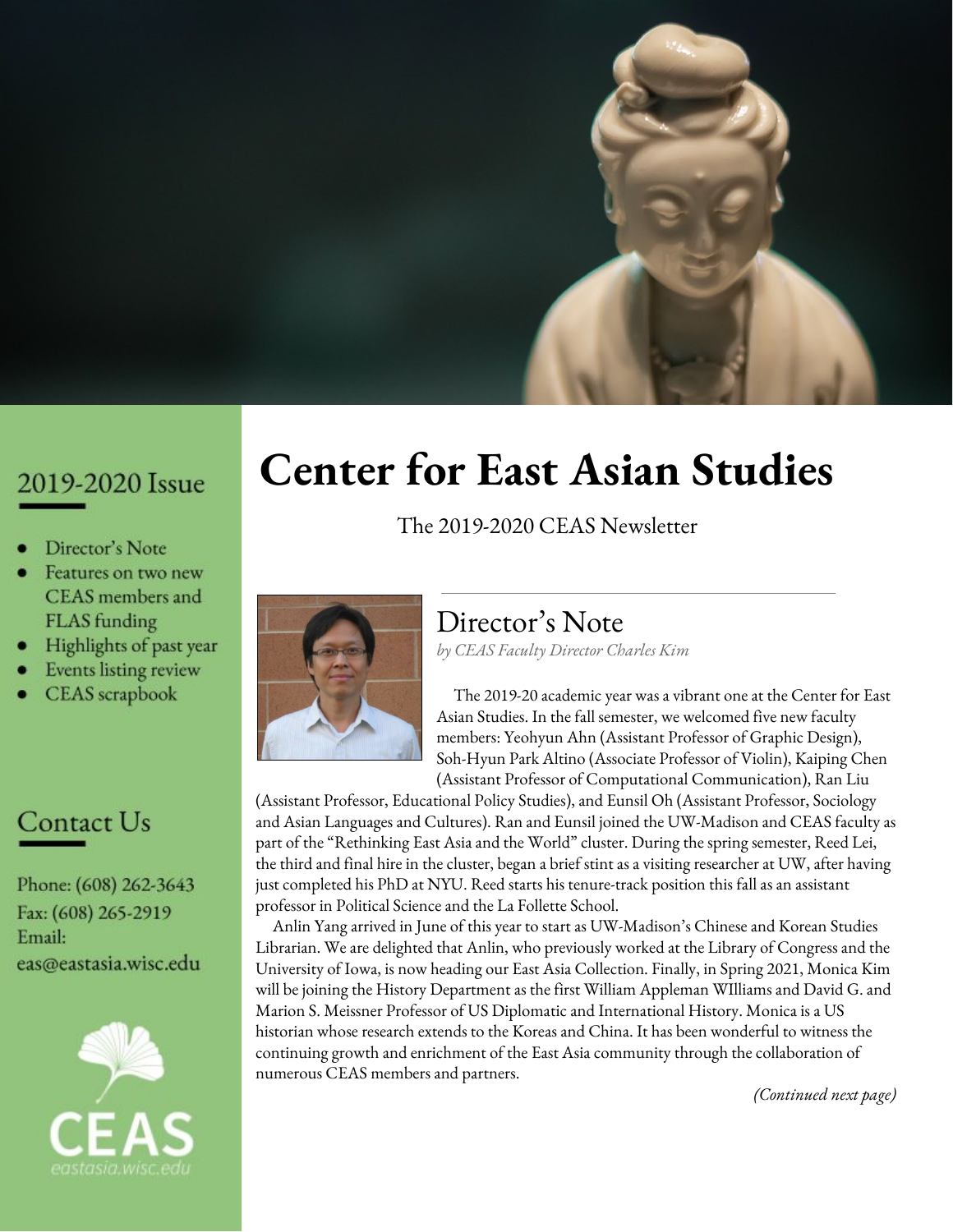#### **October 3**

Documentary showing of *Shusenjo: The Main Battleground of the Comfort Women Issue*. Event featured a Q&A session with Director **Miki Dezaki**.

#### **October 15**

"A German-Jewish 'University' in China During World War II." Lecture presented by **Dr. Weija Li**, Assistant Professor of German and the director of the Global Higher Education Master's Program at the UW-Madison. Dr. Li illustrated how the European Jewish refugees sustained their educational aspirations and efforts by creating various educational institutions in the war-torn Chinese city.

#### **October 15**

**Chinese Politics and Policy** series: "Frightened Mandarins: The Adverse Effects of Fighting Corruption on Local Bureaucracy." Guest speaker was **Erik (Haixiao) Wang**, Ph.D. candidate in the Department of Politics at Princeton University. China's anti-corruption campaign served as an example to revisit the classic question of how to best monitor and discipline the bureaucracy.

#### **October 17**

**East Asia Now** series: "Struggles in Wisconsin Farm Country: the trade war, weather, and workforce issues." Opening remarks made by **Dennis J. Shields**, Chancellor, UW-Platteville. Panelists included **Brad Pfaff**, Secretary of Wisconsin Department of Agriculture, Trade and Consumer Protection, **Rep. Travis Tranel**, Representative, Wisconsin 49th District, **Paul Mitchell**, Director, Renk Agribusiness Institute, and **Anna Landmark,** award-winning cheesemaker and owner of Landmark Creamery. The moderator was **Pam Jahnke**, Wisconsin Farm Radio Report.

#### **October 17**

**Chinese Politics and Policy** series: "The Political Pollution Wave." Guest speaker was **Dr. Victoria** (**Shiran) Shen**, Assistant Professor of Environmental Politics at the University of Virginia. This presentation explores Dr. Shen's dissertation-based book project that develops a theory to explain a "political regulation wave," where the tenure spell of top local leaders shapes the pattern in environmental regulation.

#### **October 22**

**Chinese Politics and Policy** series: "Private Returns to Public Investment: Political Career Incentives and Infrastructure Investment in China." Guest speaker was **Reed (Zhenhuan) Lei**, Ph.D. candidate of political science in the Department of Politics at New York University. By proposing a political exchange model, Reed Zhenhuan demonstrated a fundamental synergy between the incentives of short-term mayors and of provincial leaders that is realized as a result of subway projects.

#### **October 25**

"Where Taiwan Stands." Lecture presented by **Dr. Edward Friedman**, Professor Emeritus of the Department of Political Science, UW-Madison. In this talk, Professor Friedman discussed U.S. policy towards Taiwan, cross-strait relations, current Hong Kong protests, as well as Taiwan's democracy and upcoming elections.

#### **October 29**

**Chinese Politics and Policy** series: "Environmental Activism in Authoritarian Regimes: Comparing China and Russia." Guest speaker was **Dr. Elizabeth Plantan**, China Public Policy Postdoctoral Fellow at the Harvard Kennedy School's Ash Center. This presentation offered a theoretical framework to explain divergent regime responses to civil society in China, Russia, and other authoritarian regimes.

#### **November 5**

**Chinese Politics and Policy** series: "Countering Capture: Elite Networks and Government Responsiveness in China's Land Market Reform." Guest Speaker was **Dr. Junyan Jiang**, Assistant Professor at the Department of Government and Public Administration, the Chinese University of Hong Kong. Dr. Jiang considered the configurations of elite networks as a key mediating factor, arguing that access to external support networks helps improve politicians' responsiveness to ordinary citizens by reducing their dependence on vested interests, and test this claim using China's land market reform as a case.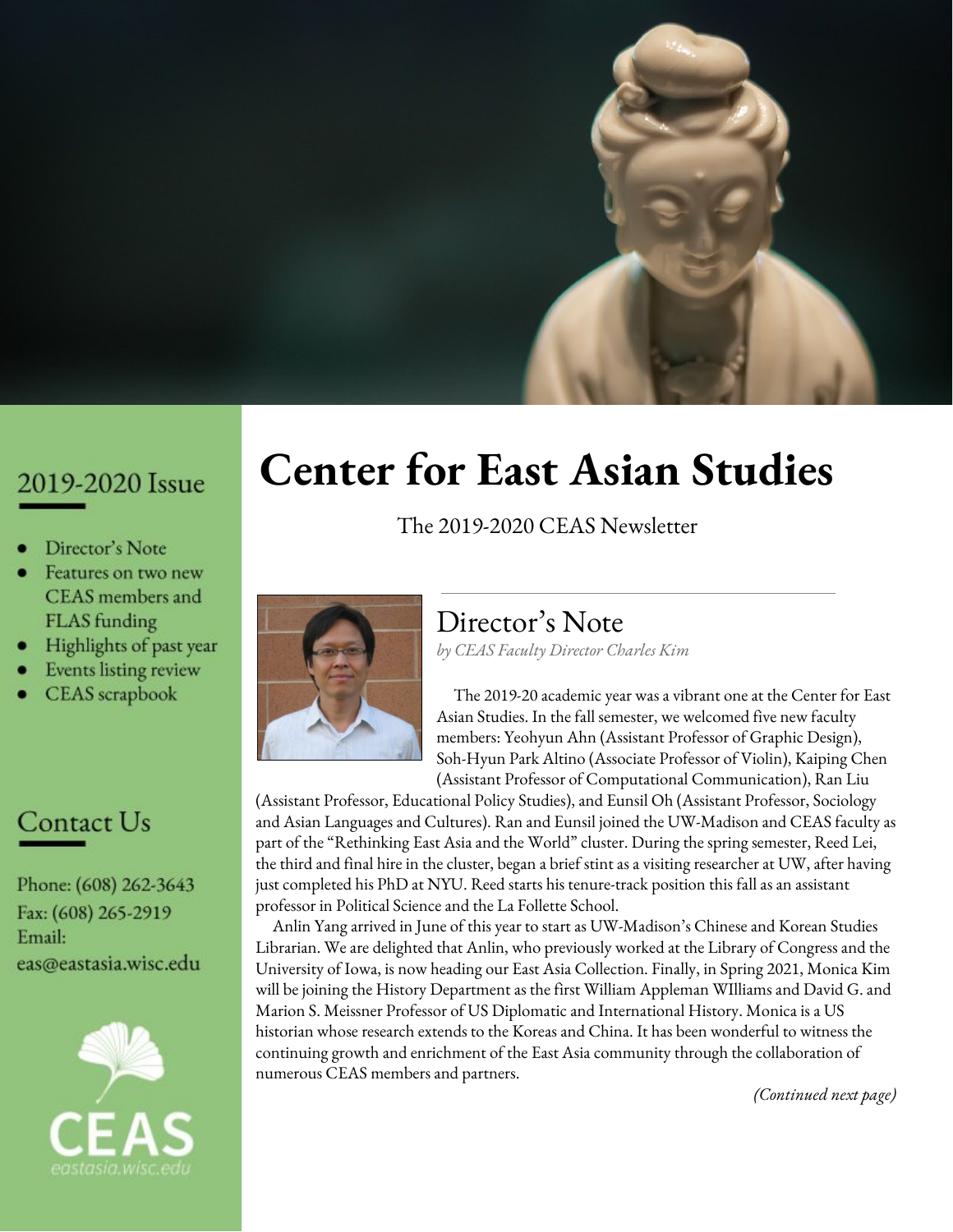#### **November 7**

**Badger Cafe** series: "The Unexpected Origins of the Division of Korea." Lecture presented by **Dr. David Fields**, CEAS Associate Director. Dr. Fields spoke about the origins of the division of Korea and how this history shapes events on the Korean peninsula today.

#### **November 16**

"Tzu Chi: Serving with Compassion." Presented by representatives from the Midwest Region of the Buddhist Tzu Chi Foundation, who shared the history of Tzu Chi, its development in the United States, international disaster relief, environmental protection efforts, and community service efforts across university campuses.

#### **November 19**

**#ProfPrac (CEAS Professional Practice)** series: "How to be an Expert." Lecture by **Veronica Rueckert** and **Käri Knutson**, national media relations specialists for UW-Madison. Discussed how CEAS faculty and graduate students can use their expertise in public.

#### **November 20**

"China Tomorrow: Democracy or Dictatorship." Guest speaker **Dr. Jean-Pierre Cabestan**, Professor at Hong Kong Baptist University, discussed the continuing strength of China's one-party system. The East Asia Now Podcast released an episode featuring a recording of this event.

#### **November 21**

"How Japan Handled the 'Trump Shock' and learned to Live with it: Understanding Japan-US Relations from a Japanese Perspective." Guest speaker was **Toshihiro Nakayama**, Professor of American Politics and Foreign Policy at the Faculty of Policy Management at Keio University. This talk was about the US-Japan security alliance. The East Asia Now Podcast released an episode featuring a recording of this event.

#### **December 2**

**East Asia Now** series: "Hong Kong in Turmoil." Panelists included **Dr. Jenny Chan**, Assistant Professor of Sociology at Hong Kong Polytechnic University, **Robert J. Kaiser**, Professor of Geography at the UW-Madison, and **Jack Ji**, UW-Madison Law Student.

#### **December 3**

"Dying for an iPhone: Apple, Foxconn and the Lives of China's Workers." Guest speaker was **Dr. Jenny Chan**, Assistant Professor of Sociology at the Hong Kong Polytechnic University. This lecture highlighted working conditions in factories producing some of the world's most popular consumer electronics.

#### **December 4**

"Internships and Vocational Skills Training in China." Guest speaker was **Jenny Chan**, Assistant Professor of Sociology at the Hong Kong Polytechnic University. This presentation introduced the internship experiences of Chinese teenage students in China, which has the world's largest vocational education system.

#### **December 4**

"After 25 Years of Humanitarian Aid, Why are North Koreans Still Hungry?" Guest speaker was **Dr. Edward P. Reed**, Adjunct Professor at the Asian Institute of Management in Manila. This lecture explored food insecurity in North Korea (DPRK), which is one of the world's longest running humanitarian challenges.

#### **December 6**

**Wisconsin Alumni Lecture** series: "How Korea Was Divided and Why It Matters?" Lecture presented by **Dr. David Fields**, CEAS Associate Director. This lecture examined the division of Korea, particularly how it happened in a much longer sequence of events that has its origin in the 19th century — in an obscure treaty — and in Americans' belief in their own exceptionalism.

#### **December 9-13**

**Trends in East Asian Studies Librarianship** series. Guest speakers included **Ying Qin**, **Shuyi Liu**, **Anlin Yang**, and **Tang Li**.

#### **January 24th**

**East Asia Now** series: "U.S. - China Trade Discussion." Panelists included **Robert Wachsmut**, VP Chippewa Valley Bean; **Will Hsu**, Hsu's Ginseng; **Randy Romanski**, Interim Secretary of the Wisconsin Department of Agriculture, Trade, and Consumer